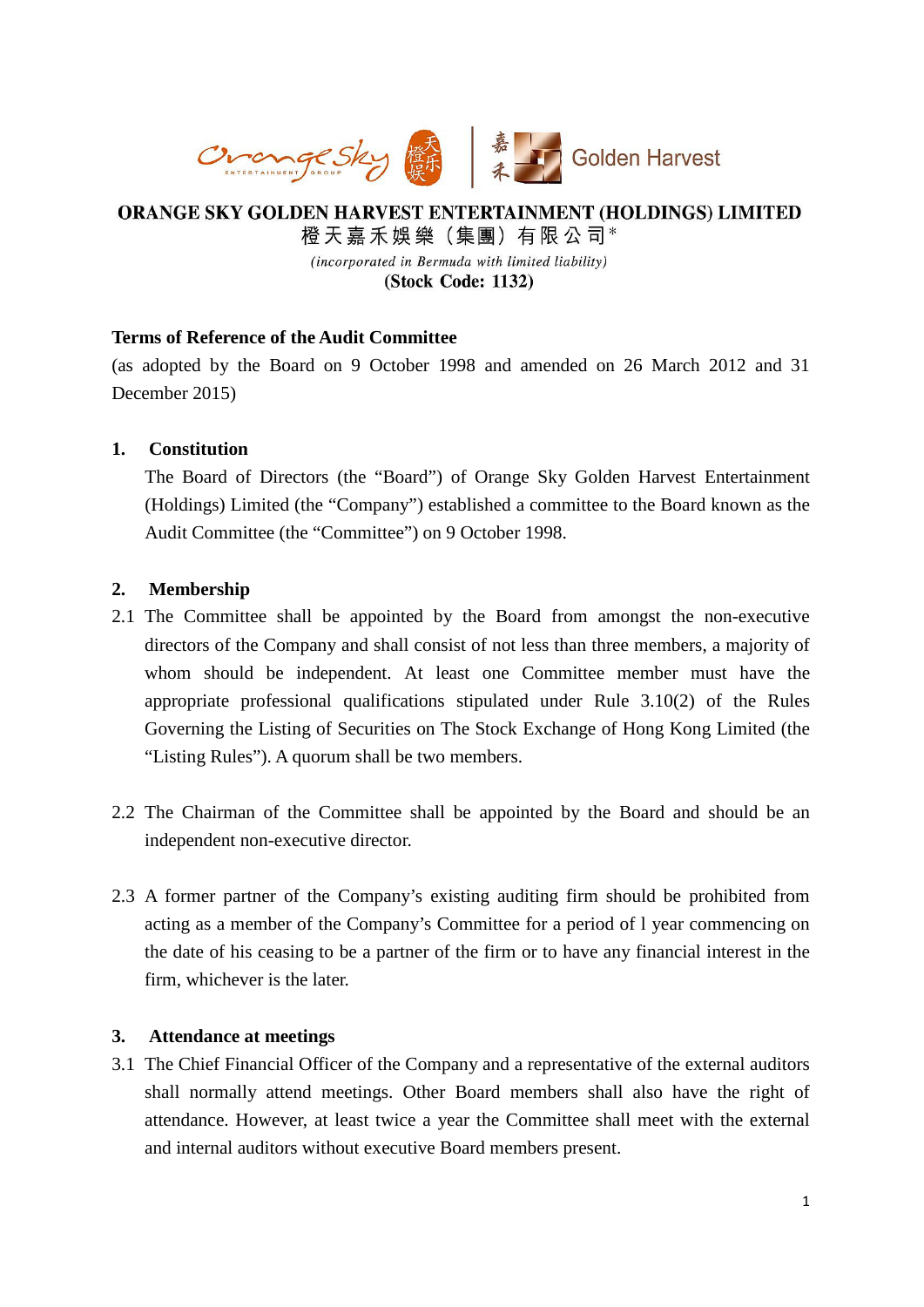- 3.2 The meetings and proceedings of the Committee shall be governed by the provisions contained in the Bye-laws of the Company for regulating the meetings and proceedings of the Board so far as the same are applicable and are not superseded by any regulations imposed by the Board.
- 3.3 The Company Secretary of the Company shall be the secretary of the Committee. The secretary of the Committee should keep full minutes of the Committee meetings. Draft and final version of minutes of the Committee meetings should be sent to all members of the Committee for their comments and records, within a reasonable time after the meeting.

#### **4. Frequency of meetings**

Meetings shall be held not less than twice a year. The external auditors may request a meeting if they consider that one is necessary.

# **5. Authority**

- 5.1 The Committee is authorized by the Board to investigate any activity within its terms of reference. It is authorized to seek any information it requires from any employee and all employees are directed to co-operate with any request made by the Committee.
- 5.2 The Committee is authorized by the Board to obtain outside legal or other independent professional advice and to secure the attendance of outsiders with relevant experience and expertise if it considers this necessary.

## **6. Duties**

The duties of the Committee shall be:

- (a) primarily responsible for making recommendation to the Board on the appointment, re-appointment and removal of the external auditor, and to approve the remuneration and terms of engagement of the external auditor and any questions of its resignation or dismissal;
- (b) to review and monitor the external auditor's independence and objectivity and the effectiveness of the audit process in accordance with applicable standards and to discuss with the external auditor, the nature and scope of the audit and the reporting obligations before the audit commences, and to ensure co-ordination where more than one audit firms are involved;
- (c) to develop and implement policy on engaging an external auditor to supply non-audit services. For this purpose, "external auditor" includes any entity that is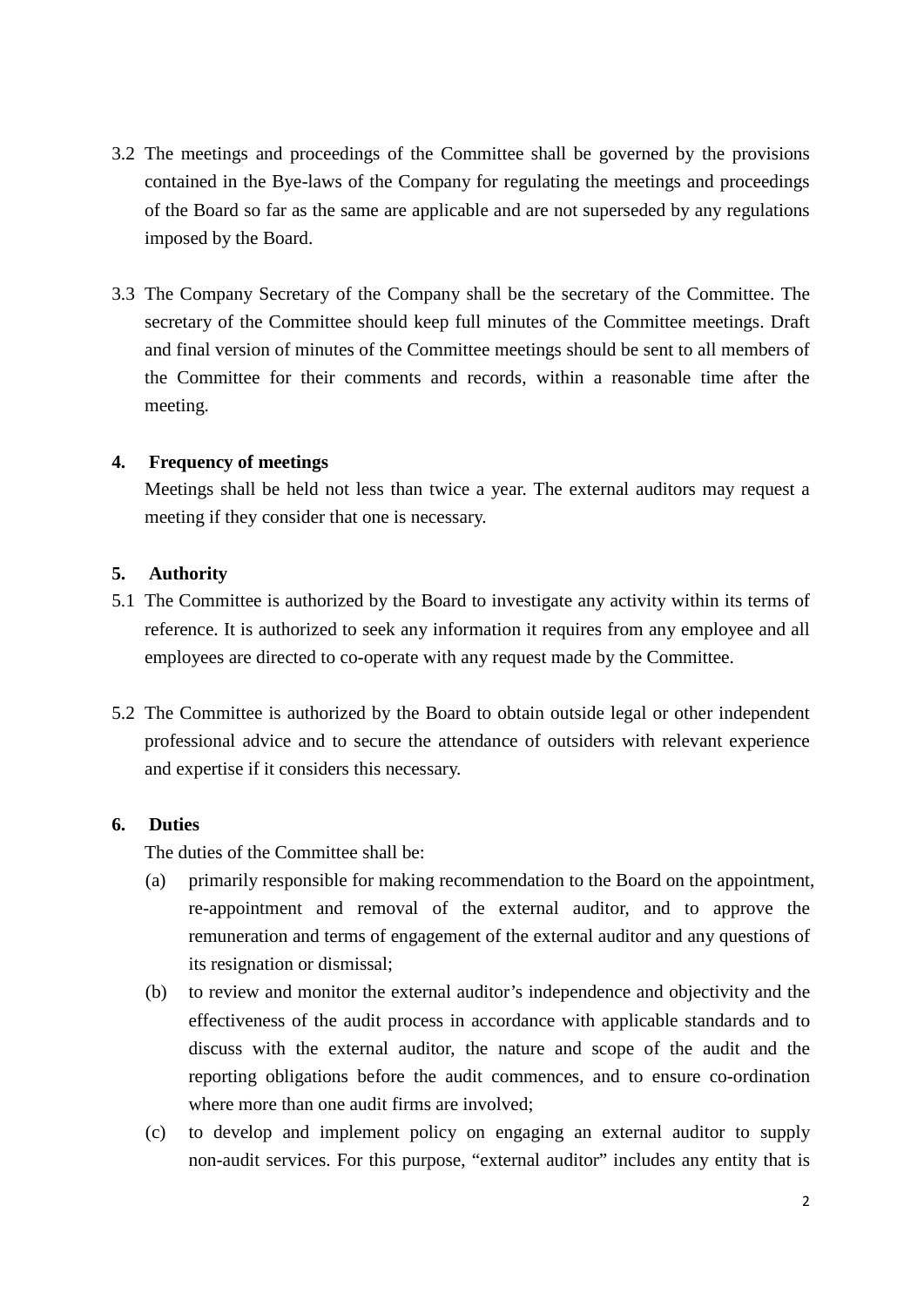under common control, ownership or management with the audit firm or any entity that a reasonable and informed third party knowing all relevant information would reasonably conclude to be part of the audit firm nationally or internationally. The Committee should report to the Board, identifying and making recommendations on any matters where action or improvement is needed;

- (d) to monitor integrity of financial statements of the Company and the Company's annual report and accounts, half-year report and, if prepared for publication, quarterly reports, and to review significant financial reporting judgements contained in them. In reviewing the Company's annual report and accounts, half-year report and, if prepared for publication, quarterly reports before the submission to the Board, the Committee should focus particularly on:
	- (i) any changes in accounting policies and practices;
	- (ii) major judgmental areas;
	- (iii) significant adjustments resulting from the audit;
	- (iv) the going concern assumptions and any qualifications;
	- (v) compliance with accounting standards; and
	- (vi) compliance with the Listing Rules and legal requirements in relation to financial reporting;
- (e) in regard to (d) above:
	- (i) members of the Committee should liaise with the Board, senior management and the person appointed as the Company's qualified accountant and the Committee must meet, at least twice a year, with the Company's auditors; and
	- (ii) the Committee should consider any significant or unusual terms that are, or may need to be, reflected in the reports and accounts and it should give due consideration to any matters that have been raised by the Company's qualified accountant, compliance officer or auditors;
- (f) to review the Company's financial controls, internal control and risk management systems;
- (g) to discuss and review with the management the systems of internal control and risk management to ensure that management has performed its duty to have effective systems;
- (h) in regard to (g) above, discussion and review should include the adequacy of resources, staff qualifications and experience, training programmes and budget of the Company's accounting and financial reporting function;
- (i) to consider major investigation findings on risk management and internal control matters as delegated by the Board or on its own initiative and management's response to these findings;
- (j) where an internal audit function exists, to review the internal audit programme, to